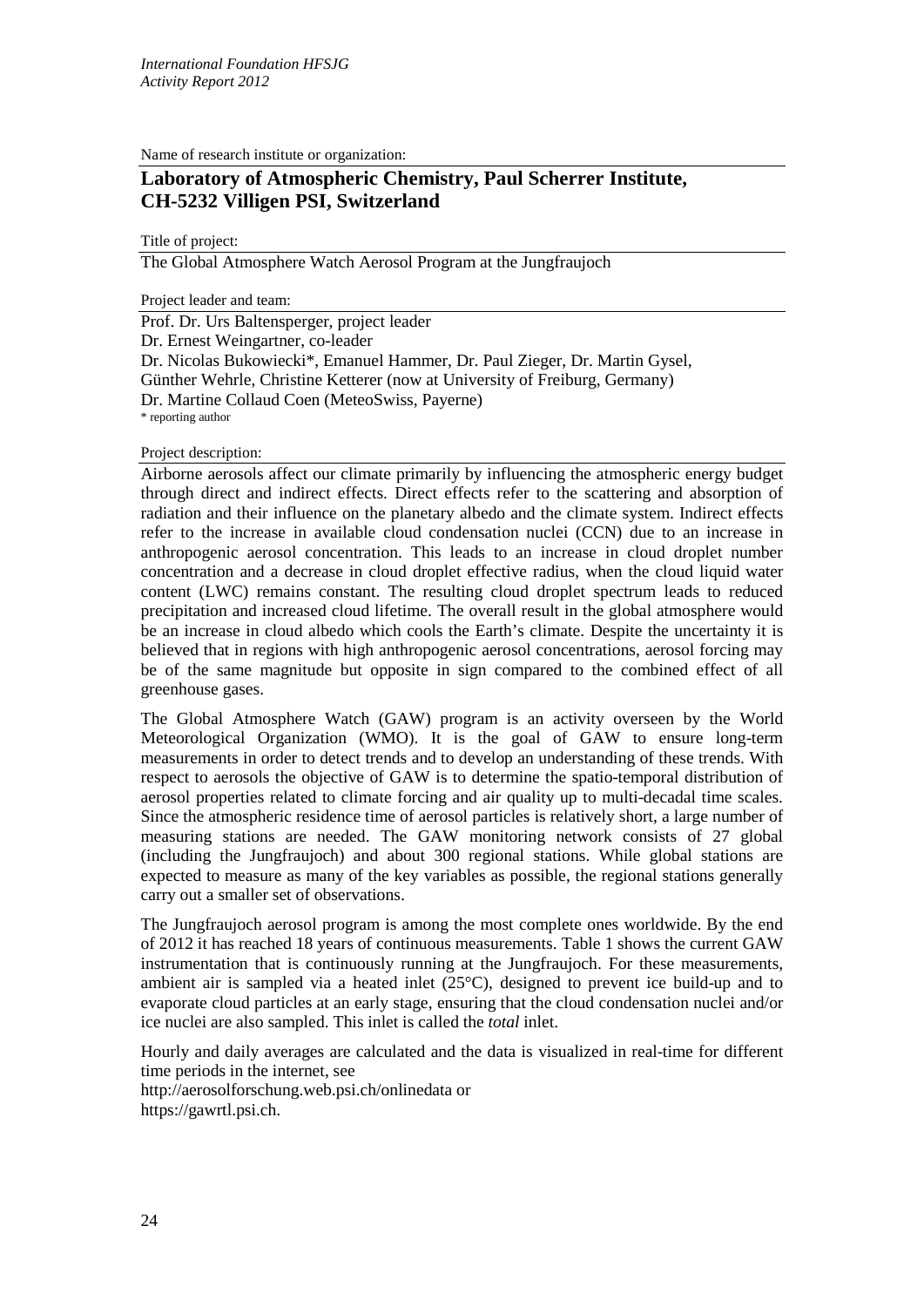| Instrument                        | Measured parameter                           |  |
|-----------------------------------|----------------------------------------------|--|
| CPC (TSI 3010 or 3772)            | Particle number density (particle diameter   |  |
|                                   | $D_p > 10$ nm)                               |  |
| Nephelometer (TSI 3563)           | Scattering coefficient at three wavelengths  |  |
| Aethalometer (AE-31)              | Absorption coefficient at seven wavelengths; |  |
|                                   | equivalent black carbon (BC) concentration   |  |
| <b>MAAP</b>                       | Absorption coefficient at one wavelength;    |  |
|                                   | equivalent black carbon (BC) concentration   |  |
| Filter packs                      | Aerosol major ionic composition (PM1 and     |  |
|                                   | TSP)                                         |  |
| Betameter and HiVol <sup>1)</sup> | Aerosol mass, PM1 and TSP <sup>1)</sup>      |  |

*Table 1: Current GAW aerosol instrumentation*

<sup>1)</sup> measured by EMPA

Since 2008, additional aerosol parameters have been continuously measured at the Jungfraujoch (see Table 2). These measurements were conducted as part of the "GAW plus" program and three EU Projects (EUSAAR, EUCAARI, and ACTRIS).

*Table 2: Additional aerosol instrumentation operated in 2012*

| Instrument  | Measured parameter        | Measurement period    |
|-------------|---------------------------|-----------------------|
| SMPS, OPC   | Particle number size      | $10.1.2008 -$ ongoing |
|             | distribution,             |                       |
|             | $D_p = 20 - 22'500$ nm    |                       |
| <b>CCNC</b> | Number concentration of   | $10.1.2008 - ongoing$ |
|             | cloud condensation nuclei |                       |

The number size distribution of aerosol particles plays a key role for direct and indirect aerosol climate interactions. A scanning particle mobility sizer (SMPS) and an optical particle counter (OPC) were installed at the JFJ in January 2008. These instruments have been fully operational since then and provide a complete size distribution from 20 nm to 20  $\mu$ m.

The cloud condensation nuclei counter (CCNC) exposes ambient aerosol particles to a defined water supersaturation (SS, in the range between  $SS = 0.12{\text -}1.18\%$ ) and measures the concentration of cloud droplets that were activated at this SS. This instrument was installed in January 2008 and has been running since then. It provides valuable information on the variation, absolute value and SS dependence of the CCN concentration (Jurányi et al., 2011). Figure 1 shows the temporal variation of the measured CCN concentration from 2008 to 2012. Since December 2011 the CCNC is also part of the ACTRIS (Aerosols, Clouds, and Trace gases Research Infra Structure) network. This required a standardization of the supersaturation range and thus was changed to 0.1 to 1.0 %.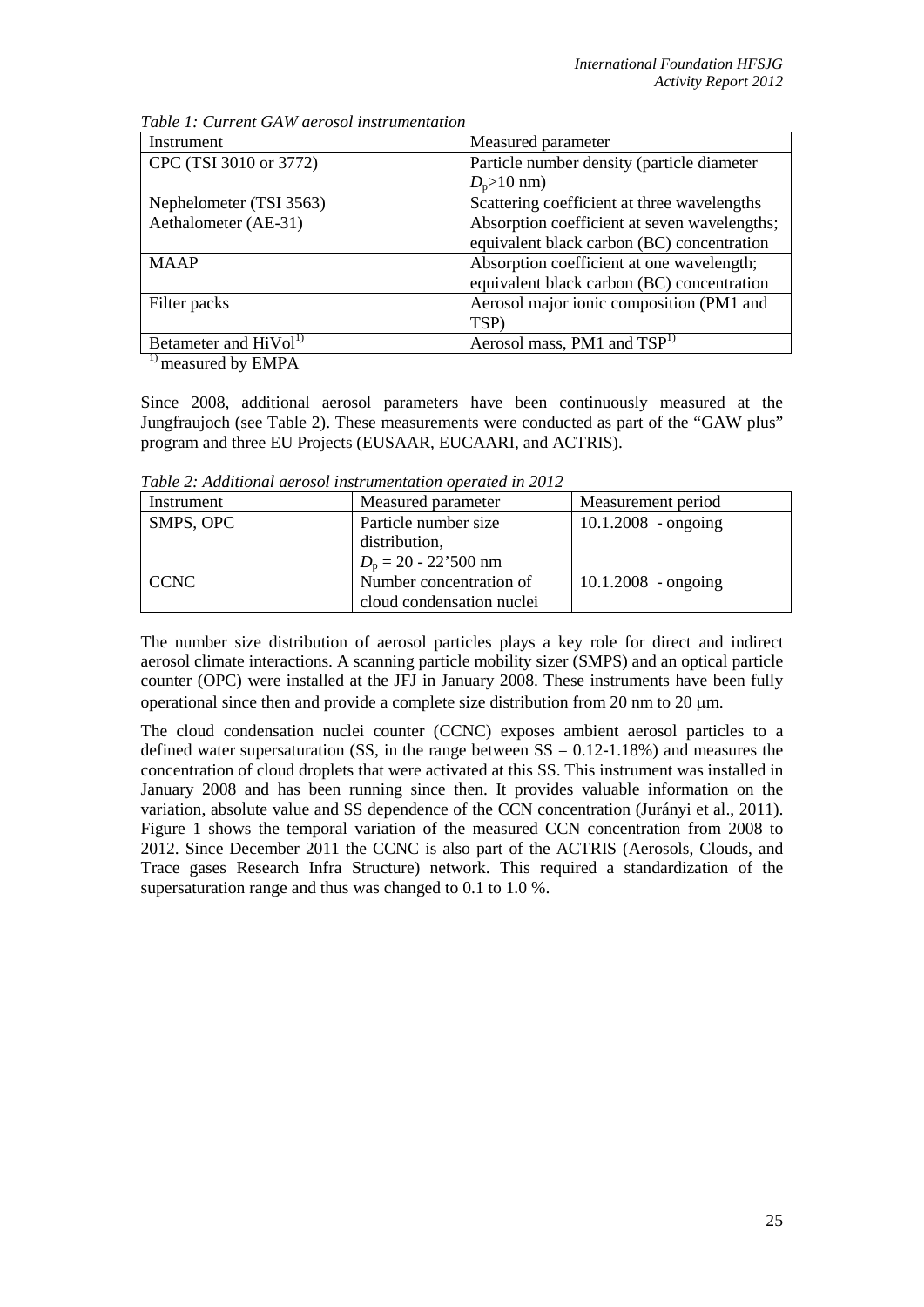

*Fig. 1: Time series of CCN concentrations from April 2008 to December 2012 at 10 different supersaturations. In December 2011 the supersaturation settings were changed in order to comply with the new standards set by ACTRIS. The gap in the time series from December 2009 to January 2011 is due to the commitment of the CCNC in another campaign (MEGAPOLI in Paris) and due to a servicing of the instrument at the manufacturer. The gap in May 2012 is due to a flow problem within the CCNC.*

## **Angular aerosol scattering properties measured during one year at the Jungfraujoch**

The angular distribution of the aerosol light scattering was measured during one year at the Jungfraujoch using a novel instrument (POLARNEPH, Aurora 4000, Ecotech Inc., Australia, see Fig. 2). This instrument measures the scattering coefficient for distinct angles using a high-precision backscatter shutter at three wavelengths. The aerosol phase function and the asymmetry parameter can be retrieved, which are important for aerosol climate forcing calculations. In a first step, the measurements at  $\lambda$ =450 nm were compared to the standard TSI nephelometer, which has been operated at the JFJ since 1998. [Figure 2](#page-2-0) reveals a good agreement between both instruments, which is a positive finding with respect to quality assurance issues.



<span id="page-2-0"></span>*Fig. 2: Left Panel: The POLARNEPH Aurora 4000 installed at the Jungfraujoch. Right Panel: The aerosol scattering coefficient (at wavelength of 450 nm) of the POLARNEPH vs. the TSI nephelometer (GAW). The solid black line represents an orthogonal fit.*

The asymmetry parameter *g* is defined as the intensity-weighted average of the cosine of the scattering angle. It values range from +1 (all light scattered completely to the forward scattering region) and -1 (all light scattering completely backwards). It is an important factor in radiative transfer calculations which are used to estimate the radiative forcing of anthropogenic aerosols and thus also the climate effects of aerosols. While approximations exist to derive *g* from standard TSI nephelometer measurements, the POLARNEPH allows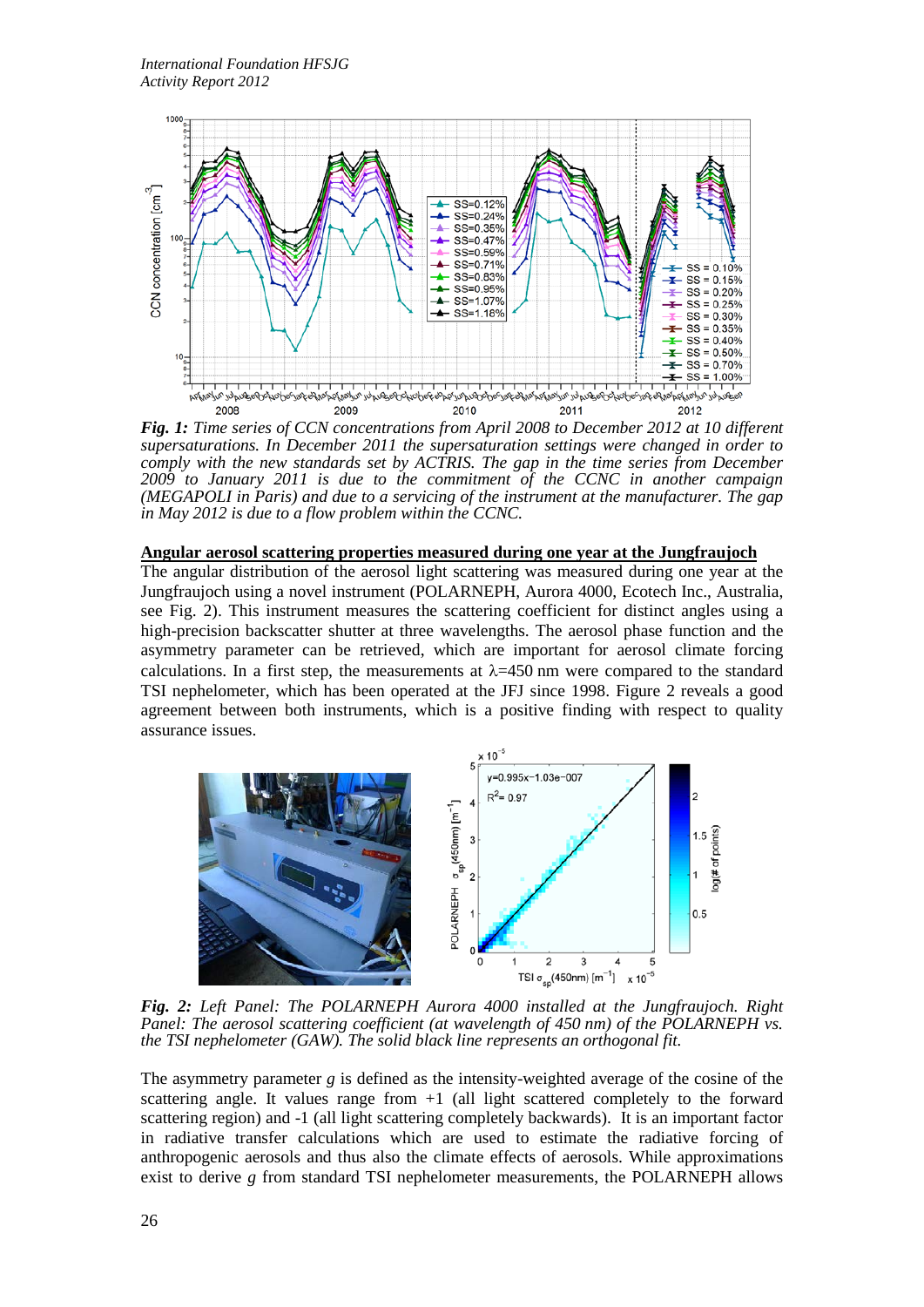measuring the asymmetry parameter directly. [Figure 3](#page-3-0) shows the time series of the derived asymmetry parameter at the JFJ from the TSI and the novel POLARNEPH. Clear differences between the different approximations and the direct measurement can be observed and ongoing research will clarify the reasons for theses discrepancies.



<span id="page-3-0"></span>*Fig. 3: The asymmetry parameter g measured at the Jungfraujoch from July 2011 to August 2012. Different algorithms and schemes have been applied to the measurements of the TSI and POLARNEPH instrument (see legend).*

It is also planned to use the recorded data for intensive closure studies using the other recorded in-situ data (size distribution, absorption and chemical data) and Mie theory and discrete dipole approximation. Furthermore, this nephelometer intercomparison is a first step in the scheduled replacement of the TSI 3563 instrument with the Ecotech Aurora 3000 instrument.

## **The CLACE field campaigns: Investigation of effective peak supersaturations in liquidphase clouds**

An important aerosol parameter for climate models is the critical supersaturation (described by Köhler theory), at which a particle forms a cloud droplet. This parameter depends on the particle's dry size and chemical composition. At ambient air conditions, the prevailing supersaturation determines the activation diameter of the aerosol particles (i.e. the diameter at which size a particle forms a cloud droplet). The highest supersaturation that a particle experiences in an ambient cloud, leading to a cloud droplet forming from that particle, is the so-called effective peak supersaturation (*SS<sub>peak</sub>*).

Since 2000, several Cloud and Aerosol Characterization Experiments (CLACE) have been conducted at the Jungfraujoch. In order to determine  $SS_{peak}$  in ambient clouds, the ambient activation diameter (diameter where 50% of the particles are activated to cloud droplets; *D50*) was retrieved from dry particle number size distribution measurements of the total and the interstitial (non-activated) aerosol. Two different inlet systems were used to retrieve the aerosol number concentration of (1) the total aerosol including the nuclei of the hydrometeors  $(N_{tot})$  and (2) the non-activated (interstitial aerosols;  $N_{int}$ ) ones. The difference of these two numbers leads to the number of cloud condensation nuclei (CCN) that were activated at the prevailing ambient air conditions. To retrieve the ambient  $D_{50}$ , the activated fraction (( $N_{tot}$ - $N_{int}/N_{tot}$ ) was calculated. The Köhler theory consists of two different laws: Raoult's law and Kelvin's law. The former is relying on the hygroscopic properties of the aerosol particles. To summarize Raoult's law with one parameter, Petters and Kreidenweis (2007) introduced the hygroscopicity parameter  $\kappa$ . To retrieve the prevailing ambient  $\kappa$  parameter, the activation diameter was compared to those retrieved from a cloud condensation nuclei (CCN) counter measuring at various controlled supersaturations. Therewith, the effective peak supersaturation can be calculated depending on the following parameters:  $D_{50}$ ,  $\kappa$  and the temperature where the activation of an aerosol to a cloud droplet occurs.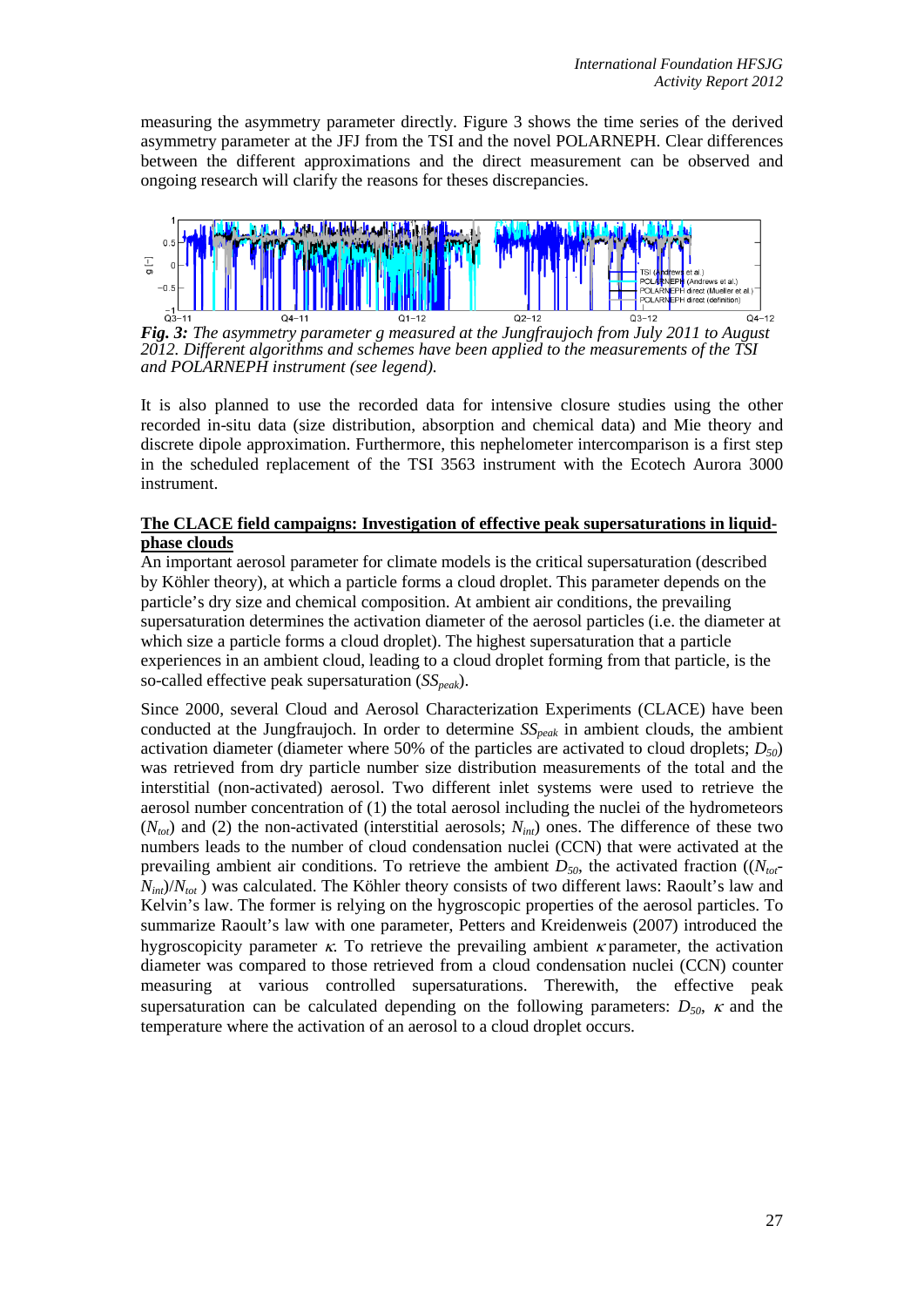

*Fig. 4: Effective peak supersaturations for the two main wind fields present at the Jungfraujoch during several CLACE campaigns. North wind is classified as a horizontal wind direction between 270° to 90° and south wind in a range of 90° to 270° (Hammer et al., in prep.).*

Figure 4 shows the results of  $SS_{peak}$  values for all performed CLACE campaigns during summer seasons. A range of  $SS_{peak}$  values between 0.09% (10<sup>th</sup> percentile) and 1.62% (90<sup>th</sup>) percentile) has been observed during several CLACE campaigns. While air masses coming from the North showed a wide range of values,  $SS_{peak}$  values for air masses coming from the South were more constant at around 0.2%. This can most likely be explained by different topography from south and north of the Jungfraujoch causing different updraft velocities. While the south side of the Jungfraujoch has a rather smooth topography (Aletsch glacier) resulting in relatively low orographically induced updraft velocities, the north side is characterized by steep rock walls, with more turbulent wind conditions and high updraft velocities. The difference of  $SS_{peak}$  values between the two different wind conditions is statistically significant at  $\alpha$ =0.01 with a variance analyses (ANOVA). Currently, the influence of particle number concentration and size distribution on the  $SS_{peak}$  as a function of updraft velocity is being investigated in detail with a cloud box model.

### **Aerosol decadal trends: In-situ optical measurements and number concentration at GAW, IMPROVE and ACTRIS stations**

Ground-based, in-situ measurements placed in areas away from emission sources are most suited for studying the atmospheric spatial and temporal variability of aerosol properties as well as climate relevant changes and trends in the atmospheric composition of background air masses. Indication of trends in atmospheric composition is essential, not only for our knowledge of global to regional cycling of atmospheric constituents and natural and anthropogenic changes, but also to validate past and present emission inventories, and to test validity of models at different scales.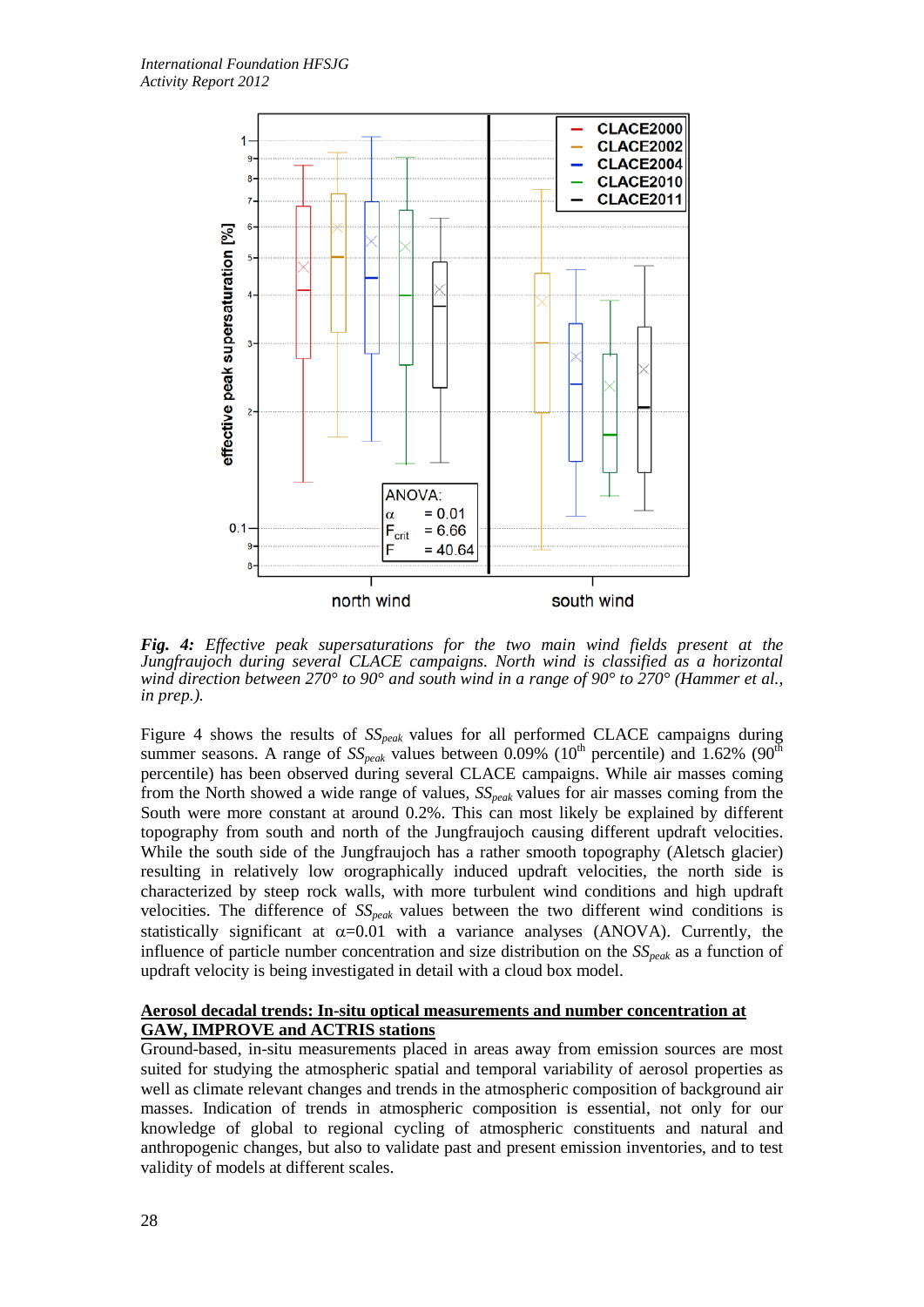In two recent studies (Asmi et al., 2013, Collaud Coen et al., 2013), an analysis of in-situ aerosol trends has been performed within the framework of the WMO-GAW program, using quality-controlled information provided by the NOAA-affiliated monitoring network, the EMEP and EUSAAR/ACTRIS EU-based Research Infrastructure, and the US IMPROVE network, to provide indications of long-term changes in several climate-relevant aerosol variables. Long-term (> 10 years) aerosol measurement sites in the Northern Hemisphere and Antarctica allow analyzing the trends of the aerosol number concentration, the light scattering, backscattering, and absorption coefficients as well as of the derived light scattering Ångström exponent (å) and backscatter fraction (b).



*Fig. 5: Trends results for the scattering coefficient. Black symbols correspond to stations with no significant trends. Blue and orange symbols correspond to statistically significant negative and positive trends, respectively, the magnitude of the trends (slope) being given by the colors as stipulated in the legend. The sizes of the circles are proportional to the length of the data sets; the trend for the whole period as well as the 10 years (dots) and, if possible, 15-year trends were calculated. The largest circles denote, therefore, the trend of the longest analyzed period (from Collaud Coen et al., 2013).* 

The scattering coefficient and number concentration statistically significant (s.s.) trends are predominantly negative. The trend slopes ranged between -1 and -85 %/10yr depending on the stations and the analyzing methods. Generally the absorption coefficient trends confirm the results found for the scattering coefficient. The main results are as follows:

Over the continental US, scattering and absorption coefficients trends as well as number concentration are generally s.s. and negative. We can therefore conclude that, except for specific stations, there is a very general and robust decrease in aerosol optical parameters observed over the last 10 to 15 years in this area, detectable despite the high natural variability of the atmospheric aerosol.

● Few s.s. trends were observed for the five European sites. One Mediterranean site presents a scattering s.s. decreasing trend that can be related to regional conditions and was not confirmed by the absorption trend. In contrast, the analysis of long-term scattering measurements from two mountaintop sites (JFJ and HBP), and one site in a high latitude boreal region (PAL) revealed no s.s. trends for both the scattering and absorption coefficients for the last 10 years. For the number concentration, s.s. negative trends are found for 2 Scandinavian stations. Finally, a s.s. positive change in the scattering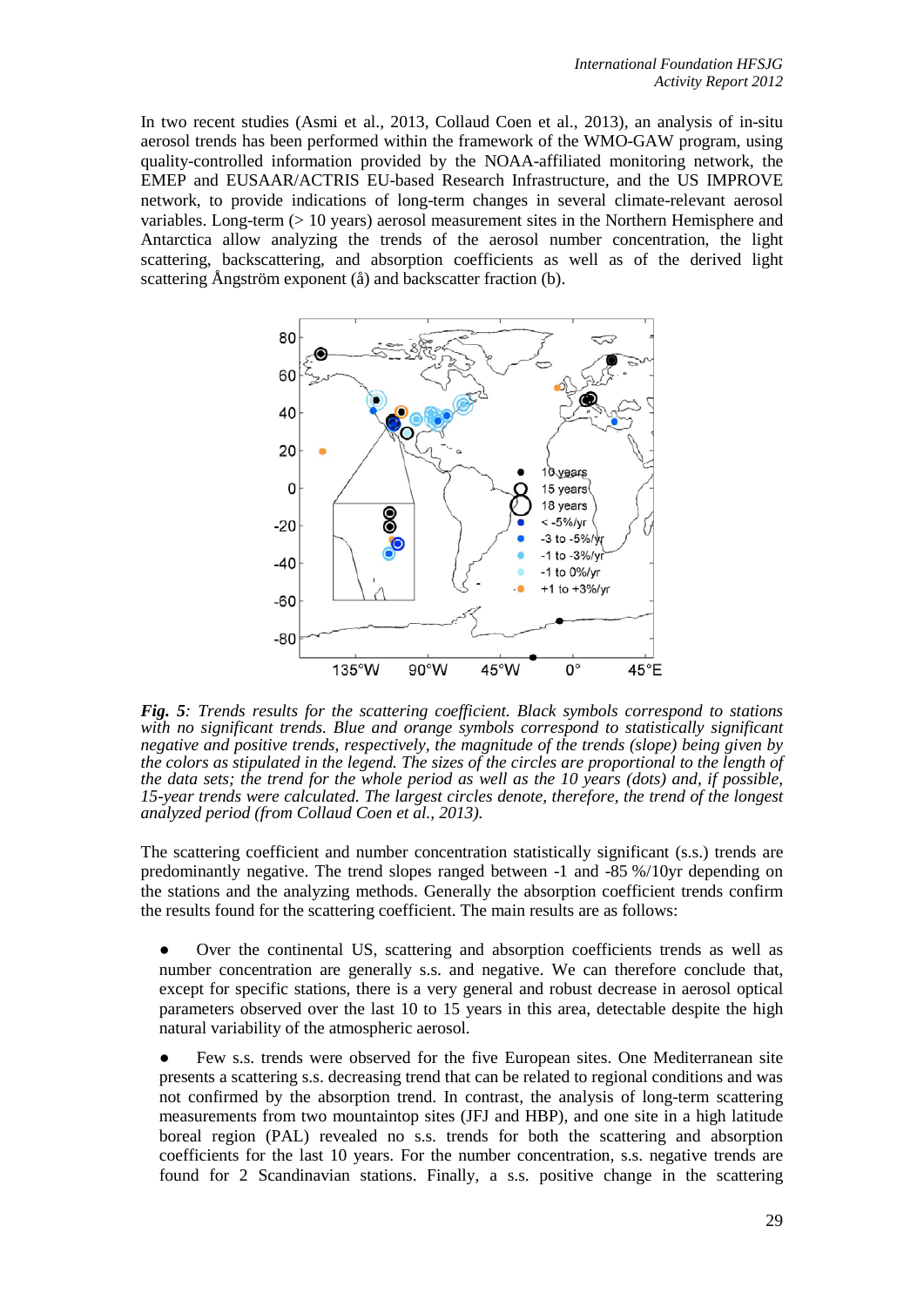coefficient is observed at the coastal Atlantic site (MHD) with only one out of the three analyzing methods, which is not observed for the absorption coefficient.

● We found no s.s. scattering trends for the Arctic or Antarctic sites. But two of the polar stations have s.s. negative absorbing aerosol trends. Number concentrations present no or negative s.s. trends for the whole measuring periods for both Arctic (13 yr) and Antarctic (37 yr), whereas positive trends are found for the last 10 yr in the Antarctic.

The high altitude Mauna Loa (MLO) site in the middle of the Pacific Ocean has the only data set suggesting an increase of both the scattering and absorption coefficients over the last ten years. The most probable cause of the positive trends in absorption and scattering is the increased emission of pollutants in Asia being transported by high altitude winds to reach MLO. In contrast, a s.s. decreasing trend is found for the number concentration at MLO.

● No consistent, s.s. trends in b and å were observed for most of the stations. At the arctic station (BRW) and MLO s.s. negative trends in b and å were found for the 2001- 2010 period. Negative b and å trends signify a relative shift towards larger particles at the lower end of the accumulation mode.

In summary, at most US continental sites, decreasing trends observed for aerosol optical properties are generally consistent with  $SO<sub>2</sub>$  and PM reductions. For continental European sites, the relation between aerosol optical properties and emissions reductions is less clear. The strong decreasing signal for  $SO<sub>2</sub>$  and, with a lower spatial homogeneity and statistical significance, for PM2.5 was not reflected in the aerosol optical properties in Europe. The European discrepancy might also be due to under-representation of continental EU PBL sites in our study. Furthermore, the difference in the timing of  $SO<sub>2</sub>$  and PM trends for the two continents is another likely explanation for the decreasing trends in aerosol number concentration and optical parameters found for most American sites compared to the lack of trends observed in Europe. The European optical property time series may not go back far enough to reflect the time period with the largest emissions reductions.

Key words:

Atmospheric aerosol particles, aerosol climatic effects, radiative forcing, light scattering, cloud condensation nuclei, hygroscopic growth, CCN concentration, aerosol size distribution, remote sensing of aerosol optical properties

Internet data bases:

<http://www.psi.ch/lac> [http://aerosolforschung.web.psi.ch](http://aerosolforschung.web.psi.ch/) [https://gawrtl.psi.ch](https://gawrtl.psi.ch/) [http://www.meteoschweiz.admin.ch/web/en/meteoswiss/international\\_affairs/GAW.html](http://www.meteoschweiz.admin.ch/web/en/meteoswiss/international_affairs/GAW.html)

Collaborating partners/networks:

Dr. D. Ruffieux, MeteoSwiss, Payerne Prof. U. Lohmann, Prof. J. Stähelin and Prof. T. Peter, Institute for Atmospheric and Climate Science, ETH Zürich Dr. W. Eugster, Institute of Plant, Animal and Agroecosystem Sciences, ETH Zürich Dr. C. Hüglin and Dr. S. Reimann, EMPA, Dübendorf Prof. Dr. B. Grobéty, Universität Fribourg Dr. Julian Gröbner, Physikalisch-Meteorologisches Observatorium Davos, World Radiation Center (PMOD/WRC), Davos Dr. Franz Conen, Institut für Umweltgeowissenschaften, Universität Basel Prof. M. Leuenberger, Climate and Environmental Physics, University of Bern Prof. Dr. J. Fischer and Dr. T. Ruhtz, Freie Universität Berlin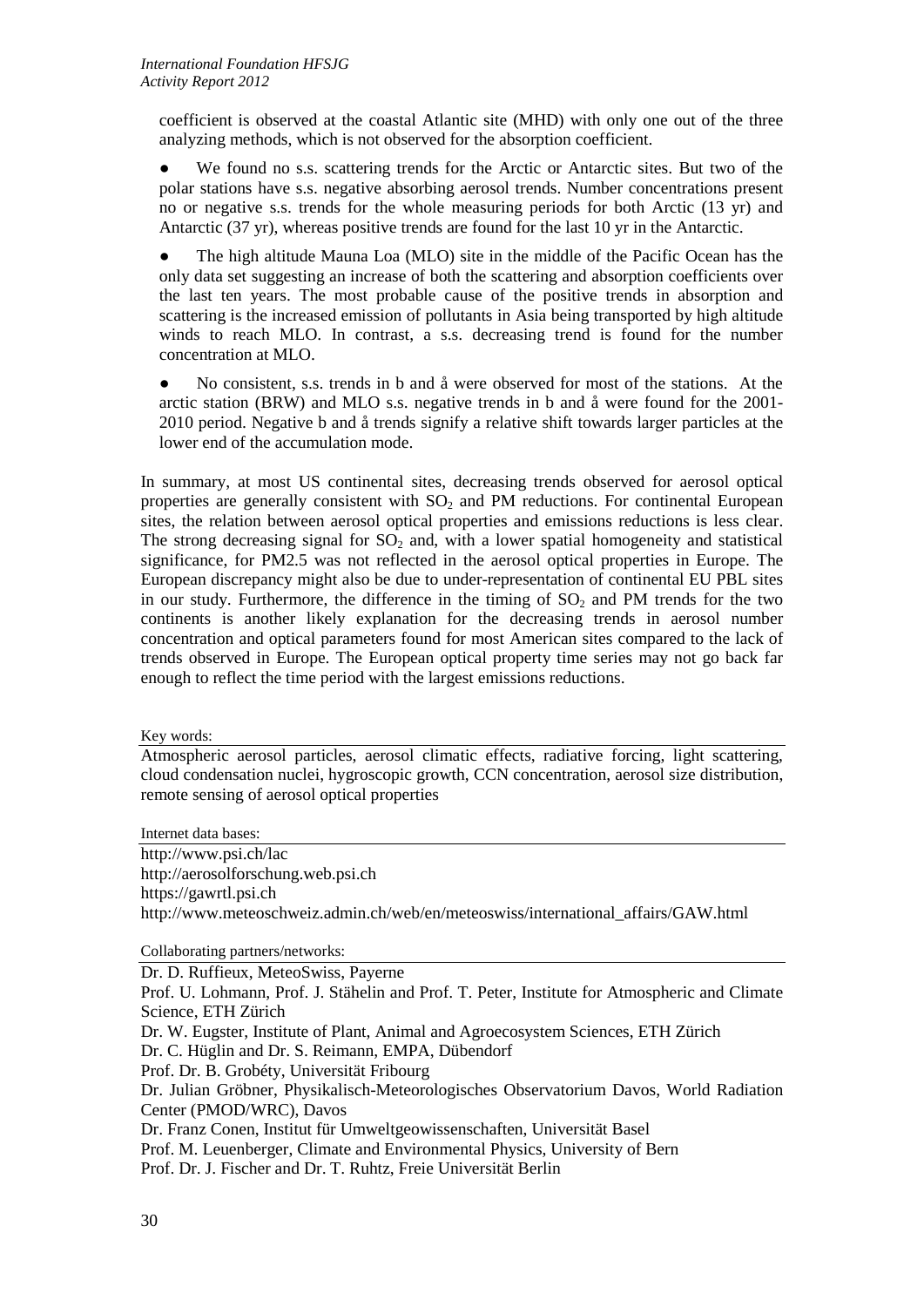Dr. Martin Schnaiter, Institute of Meteorology and Climate Research, Karlsruhe Institute of Technology (KIT) Germany

Prof. H. Burtscher and Dr. M. Fierz, Institut für Aerosol- und Sensortechnik, Fachhochschule Nordwestschweiz, Windisch

Dr. S. Mertes, Prof. A. Wiedensohler, Institut für Troposphärenforschung, Leipzig, Germany

Dr. P. Laj, Laboratoire de Glaciologie et Géophysique de l'Environnement CNRS - Université J. Fourier, Grenoble, St Martin d'Hères Cedex, France

Dr. K. Sellegri, Laboratoire de météorologie physique, Université Blaise Pascal, 63170 Aubiere, France

Dr. A. Petzold, Institute of Atmospheric Physics, DLR Oberpfaffenhofen, Germany

Prof. J. Curtius, Institut für Atmosphäre und Umwelt, Johann Wolfgang Goethe Universität Frankfurt am Main, Frankfurt, Germany

Prof. H. Coe and Prof. T. Choularton, School of Earth, Atmospheric and Environmental Sciences (SEAES), University of Manchester, Manchester, England

Dr. J. Schneider and Prof. S. Borrmann, University of Mainz, Particle Chemistry Department, Mainz, Germany

Dr. U. Pöschl, Biogeochemistry Department, Max-Planck-Institut für Chemie, Mainz, Germany

Prof. S. Weinbruch, Universität Darmstadt, Institut für Mineralogie, Darmstadt, Germany Dr. Katrijn Clemer, Dr. Michel Van Roozendael, Belgian Institute for Space Aeronomy Prof. M. Kulmala, Department of Physics, University of Helsinki, Helsinki, Finland

Dr. M. Laborde, Paul Scherrer Institute and AerosolConsultingML, Switzerland

Dr. T. Müller, Leibniz Institute for Tropospheric Research, Leipzig, Germany G. Kassell, Ecotech Pty Ltd, Australia

Scientific publications and public outreach 2012:

### **Refereed journal articles and their internet access**

Spiegel, J. K., P. Zieger, N. Bukowiecki, E. Hammer, E. Weingartner and W. Eugster, Evaluating the capabilities and uncertainties of droplet measurements for the fog droplet spectrometer (FM-100), Atmospheric Measurement Techniques, 5, 2237-2260, doi:10.5194/amt-5-2237-2012, 2012. http://dx.doi.org/10.5194/amt-5-2237-2012

Zieger, P., E. Kienast-Sjögren, M. Starace, J. von Bismarck, N. Bukowiecki, U. Baltensperger, F.G. Wienhold, T. Peter, T. Ruhtz, M. Collaud Coen, L. Vuilleumier, O. Maier, E. Emili, C. Popp and E. Weingartner, Spatial variation of aerosol optical properties around the high-alpine site Jungfraujoch (3580 m a.s.l.),<br>Atmospheric Chemistry and Physics, 12, 7231-7249, doi:10.5194/acp-12-7231-2012, 2012. Atmospheric Chemistry and Physics, 12, 7231-7249, doi:10.5194/acp-12-7231-2012, 2012. http://dx.doi.org/10.5194/acp-12-7231-2012

Kristiansen, N. I., A. Stohl, A.J. Prata, N. Bukowiecki, H. Dacre, D. Eckhardt, S. Henne, M.C. Hort, B.T. Johnson, F. Marenco, B. Neininger, O. Reitebuch, P. Seibert, D.J. Thomson, H.N. Webster and B. Weinzierl, Performance assessment of a volcanic ash transport model mini-ensemble used for inverse modeling of the 2010 Eyjafjallajökull eruption, Journal of Geophysical Research, 117, D00U11, doi:10.1029/2011JD016844, 2012. http://dx.doi.org/10.1029/2011JD016844

Wiedensohler, A., W. Birmili, A. Nowak, A. Sonntag, K. Weinhold, M. Merkel, B. Wehner, T. Tuch, S. Pfeifer, M. Fiebig, A.M. Fjäraa, E. Asmi, K. Sellegri, R. Depuy, H. Venzac, P. Villani, P. Laj, P. Aalto, J.A. Ogren, E. Swietlicki, P. Williams, P. Roldin, P. Quincey, C. Hüglin, R. Fierz-Schmidhauser, M. Gysel, E. Weingartner, F. Riccobono, S. Santos, C. Grüning, K. Faloon, D. Beddows, R. Harrison, C. Monahan, S.G. Jennings, C.D. O'Dowd, A. Marinoni, H.-G. Horn, L. Keck, J. Jiang, J. Scheckman, P.H. McMurry, Z. Deng, C.S. Zhao, M. Moerman, B. Henzing, G. de Leeuw, G. Löschau and S. Bastian, Mobility particle size spectrometers: harmonization of technical standards and data structure to facilitate high quality long-term observations of atmospheric particle number size distributions, Atmos. Meas. Tech., 5, 657-685, doi:10.5194/amt-5-657-2012, 2012.

#### http://dx.doi.org/10.5194/amt-5-657-2012

Collaud Coen, M., E. Andrews, A. Asmi, U. Baltensperger, N. Bukowiecki, D. Day, M. Fiebig, A.M. Fjaeraa, H. Flentje, A. Hyvärinen, A. Jefferson, S.G. Jennings, G. Kouvarakis, H. Lihavainen, C. Lund Myhre, W.C. Malm, N. Mihapopoulos, J.V.Molenar, C. O'Dowd, J.A. Ogren, B.A. Schichtel, P. Sheridan, A. Virkkula, E. Weingartner, R. Weller and P. Laj, Aerosol decadal trends – Part 1: In-situ optical measurements at GAW and IMPROVE stations, Atmos. Chem. Phys., in press, 2013.

ACPD link: http://dx.doi.org/10.5194/acpd-12-20785-2012